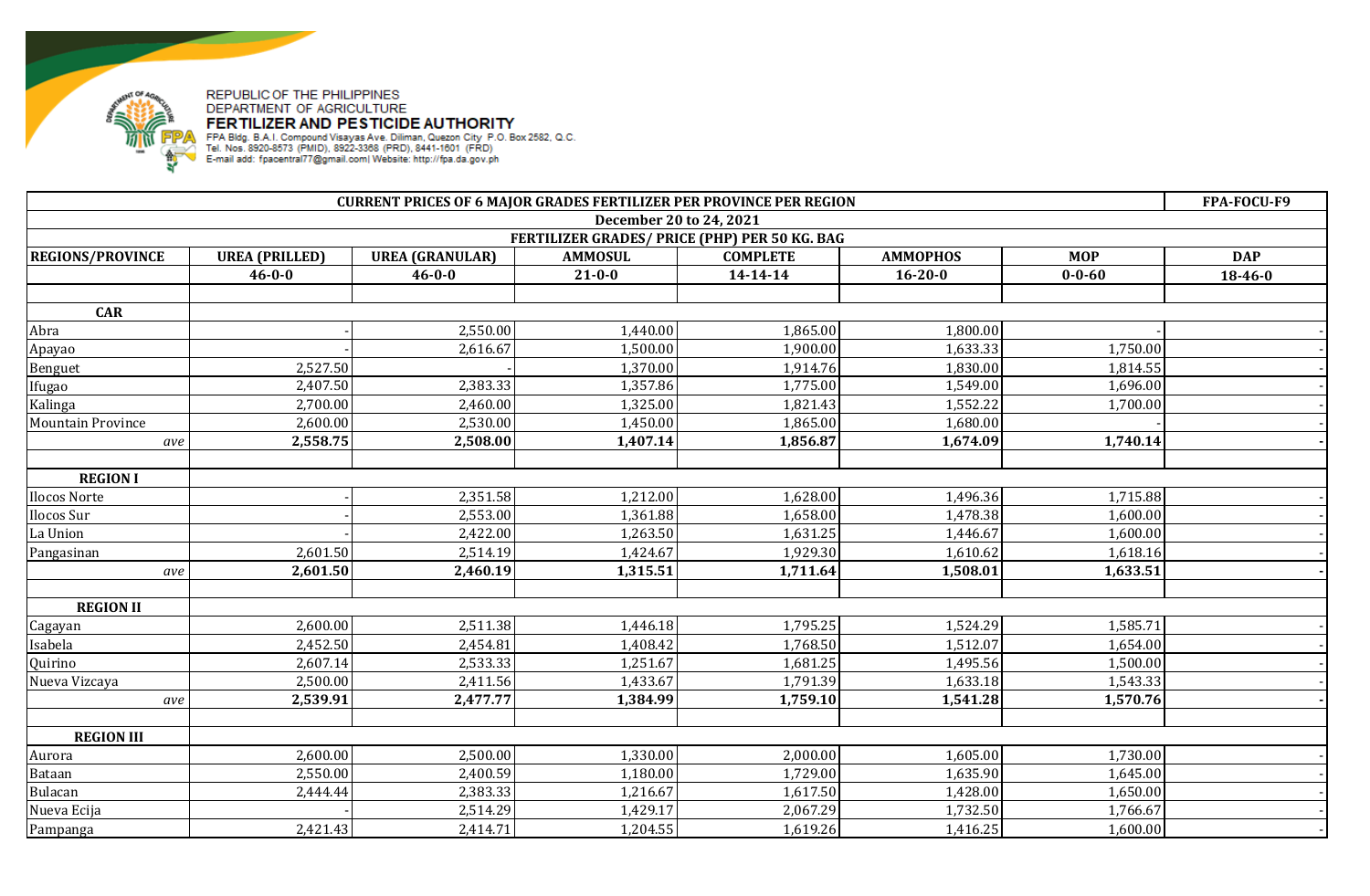| Tarlac                 |          | 2,299.17 | 1,280.50 | 1,657.33 | 1,474.71 | 1,618.75 |          |
|------------------------|----------|----------|----------|----------|----------|----------|----------|
| Zambales               | 2,606.00 | 2,521.67 | 1,480.00 | 1,981.67 | 1,682.50 | 1,666.25 |          |
| ave                    | 2,524.37 | 2,433.39 | 1,302.98 | 1,810.29 | 1,567.84 | 1,668.10 |          |
|                        |          |          |          |          |          |          |          |
| <b>REGION IV</b>       |          |          |          |          |          |          |          |
| Cavite                 | 2,370.00 | 2,326.36 | 1,265.00 | 1,877.78 | 1,532.92 | 1,805.00 | 2,350.00 |
| Laguna                 | 2,196.67 | 2,197.50 | 1,203.64 | 1,605.38 | 1,726.67 | 1,786.67 | 2,225.00 |
| <b>Batangas</b>        | 2,293.33 | 2,337.50 | 1,092.00 | 1,833.33 | 1,256.25 | 1,608.33 | 1,300.00 |
| Quezon                 | 2,550.00 | 2,466.67 | 1,168.57 | 1,643.00 | 1,689.38 | 1,820.00 | 1,550.00 |
| Occidental Mindoro     | 2,600.00 | 2,548.75 | 1,372.00 | 1,795.00 | 1,721.11 | 1,850.00 |          |
| Oriental Mindoro       |          | 2,227.00 | 1,353.00 | 1,709.00 | 1,655.00 | 1,723.00 |          |
| Marinduque             | 2,683.33 | 2,614.44 | 1,382.00 | 1,870.00 | 1,707.50 | 1,662.50 |          |
| Romblon                |          | 2,462.00 | 1,280.00 | 1,715.00 | 1,475.00 | 1,483.00 | 1,990.00 |
| Palawan                |          | 2,286.67 | 1,562.50 | 1,743.08 | 1,559.52 | 1,777.86 | 2,212.50 |
| Rizal                  | 2,475.00 | 2,400.00 | 1,625.00 | 1,950.00 | 2,015.00 | 1,975.00 |          |
| ave                    | 2,452.62 | 2,386.69 | 1,330.37 | 1,774.16 | 1,633.84 | 1,749.14 | 1,937.92 |
|                        |          |          |          |          |          |          |          |
| <b>REGION V</b>        |          |          |          |          |          |          |          |
| Albay                  | 2,280.45 | 2,385.00 | 1,356.50 | 1,797.00 | 1,585.00 | 1,571.25 |          |
| <b>Camarines Norte</b> | 2,323.33 | 2,383.33 | 1,430.00 | 1,862.50 | 1,849.23 | 1,576.67 |          |
| Camarines Sur          | 2,312.08 | 2,358.33 | 1,454.44 | 1,859.23 | 1,812.50 | 1,629.38 |          |
| Catanduanes            | 2,327.50 |          | 1,470.00 | 1,856.67 | 1,750.00 |          |          |
| Masbate                | 2,150.00 |          | 1,250.00 | 1,668.75 | 1,609.09 |          |          |
| Sorsogon               | 2,445.00 | 2,470.00 | 1,463.33 | 1,870.00 | 1,800.00 | 1,652.00 |          |
| ave                    | 2,306.39 | 2,399.17 | 1,404.05 | 1,819.03 | 1,734.30 | 1,607.33 |          |
|                        |          |          |          |          |          |          |          |
| <b>REGION VI</b>       |          |          |          |          |          |          |          |
| Iloilo                 |          | 2,200.00 | 1,258.18 | 1,660.00 | 1,383.00 | 1,653.75 | 2,082.00 |
| Negros Occidental      | 2,313.24 |          | 1,238.00 | 1,686.79 | 1,509.64 | 1,830.50 | 2,695.45 |
| Antique                |          | 2,343.50 | 1,280.00 | 1,643.50 | 1,434.38 | 1,606.67 | 2,380.00 |
| Capiz                  |          | 2,159.00 | 1,103.75 | 1,576.50 | 1,385.00 | 1,517.14 | 2,011.67 |
| Aklan                  |          | 2,182.00 | 1,273.00 | 1,682.00 | 1,517.00 | 1,696.00 | 2,355.00 |
| Guimaras               |          | 2,080.00 | 1,000.00 | 1,569.00 | 1,374.00 | 1,552.22 | 1,900.00 |
| ave                    | 2,313.24 | 2,192.90 | 1,192.16 | 1,636.30 | 1,433.84 | 1,642.71 | 2,237.35 |
|                        |          |          |          |          |          |          |          |
| <b>REGION VII</b>      |          |          |          |          |          |          |          |
| Bohol                  |          |          |          |          |          |          |          |
| Negros Oriental        |          |          |          |          |          |          |          |
| Cebu                   |          |          |          |          |          |          |          |
| Siquijor               |          |          |          |          |          |          |          |
| ave                    |          |          |          |          |          |          |          |
|                        |          |          |          |          |          |          |          |
|                        |          |          |          |          |          |          |          |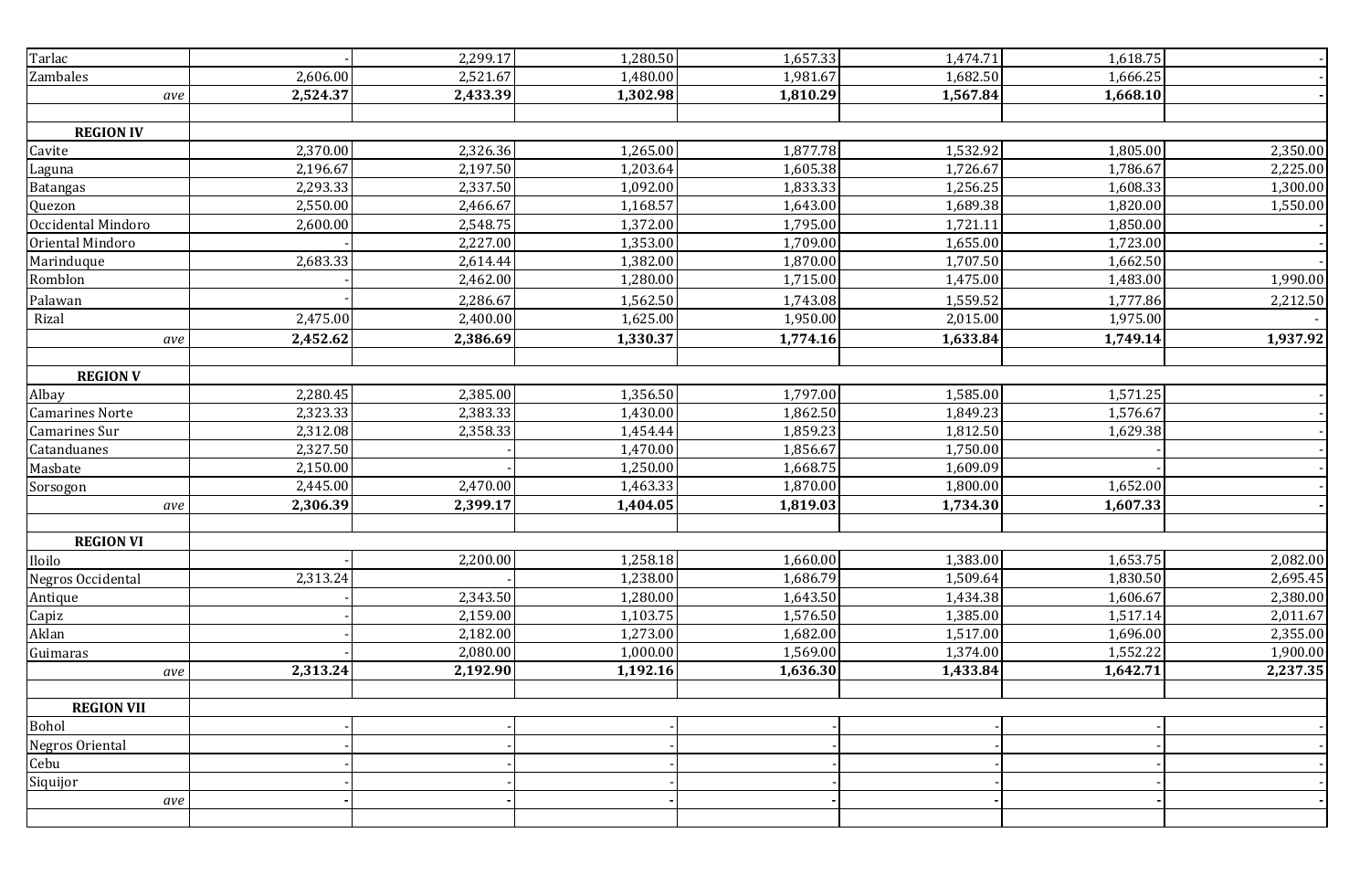| <b>REGION VIII</b>  |          |          |          |          |                       |          |          |
|---------------------|----------|----------|----------|----------|-----------------------|----------|----------|
| Biliran             | 2,362.50 | 2,366.67 | 1,201.25 | 1,605.00 | 1,324.00              | 1,522.86 | 1,883.33 |
| Eastern Samar       |          | 2,550.00 |          | 1,766.67 |                       |          |          |
| Leyte               | 2,448.33 |          | 1,221.25 | 1,696.82 | 1,507.73              | 1,740.50 |          |
| Northern Samar      | 2,247.00 |          | 1,150.00 | 1,699.00 | 2,247.00              | 1,643.33 |          |
| Western Samar       | 2,303.33 |          | 1,050.00 | 1,740.00 | 1,510.00              | 1,525.00 |          |
| Southern Leyte      | 2,075.00 | 2,480.00 | 1,058.75 | 1,582.00 | 1,310.00              | 1,557.14 |          |
| ave                 | 2,287.23 | 2,465.56 | 1,136.25 | 1,681.58 | 1,579.75              | 1,597.77 | 1,883.33 |
|                     |          |          |          |          |                       |          |          |
| <b>REGION IX</b>    |          |          |          |          |                       |          |          |
| Zamboanga del Norte | 2,522.00 |          | 1,314.00 | 1,694.00 | 1,592.00              |          |          |
| Zamboanga del Sur   | 2,447.54 |          | 1,305.50 | 1,665.73 | 1,558.38              | 1,804.77 | 2,526.25 |
| Zamboanga Sibugay   | 2,500.00 |          | 1,340.00 | 1,600.00 | 1,570.00              | 1,800.00 |          |
| ave                 | 2,489.85 |          | 1,319.83 | 1,653.24 | 1,573.46              | 1,802.38 | 2,526.25 |
|                     |          |          |          |          |                       |          |          |
| <b>REGION X</b>     |          |          |          |          |                       |          |          |
| Bukidnon            | 2,202.19 |          | 1,103.04 | 1,574.23 | 1,426.74              | 1,653.15 | 2,293.33 |
| Lanao del Norte     | 2,323.64 |          | 1,230.00 | 1,663.89 | 1,534.50              | 1,700.00 | 2,403.33 |
| Misamis Occidental  | 2,408.33 |          | 1,243.64 | 1,642.50 | 1,546.67              | 1,695.00 | 2,118.00 |
| Misamis Oriental    | 2,311.11 |          | 1,146.00 | 1,567.00 | 1,436.25              | 1,716.67 | 2,202.78 |
| ave                 | 2,311.32 |          | 1,180.67 | 1,611.91 | 1,486.04              | 1,691.21 | 2,254.36 |
|                     |          |          |          |          |                       |          |          |
| <b>REGION XI</b>    |          |          |          |          |                       |          |          |
| Davao de Oro        | 2,406.67 | 2,510.00 | 1,260.00 | 1,634.17 | $1,450.\overline{91}$ | 1,716.11 | 2,545.00 |
| Davao del Norte     | 2,330.00 | 2,280.00 | 1,256.25 | 1,576.67 | 1,486.67              | 1,740.00 | 2,522.00 |
| Davao del Sur       | 2,354.48 |          | 1,217.23 | 1,607.34 | 1,455.87              | 1,793.00 | 2,463.89 |
| Davao Occidental    |          |          | 1,200.00 |          |                       |          |          |
| Davao Oriental      | 2,318.89 | 2,390.00 | 1,235.56 | 1,592.78 | 1,445.00              | 1,800.00 | 2,350.00 |
| ave                 | 2,352.51 | 2,393.33 | 1,233.81 | 1,602.74 | 1,459.61              | 1,762.28 | 2,470.22 |
|                     |          |          |          |          |                       |          |          |
| <b>REGION XII</b>   |          |          |          |          |                       |          |          |
| North Cotabato      | 2,374.00 | 2,464.00 | 1,264.00 | 1,523.00 | 1,398.00              | 1,694.00 | 2,415.00 |
| Sarangani           | 2,295.00 | 2,300.00 | 1,298.00 | 1,666.00 | 1,405.00              | 1,759.00 | 2,352.00 |
| South Cotabato      | 2,296.00 | 2,342.00 | 1,306.00 | 1,571.00 | 1,438.00              | 1,682.00 | 2,340.00 |
| Sultan Kudarat      | 2,414.00 | 2,424.00 | 1,376.00 | 1,632.00 | 1,473.00              | 1,750.00 | 2,525.00 |
| ave                 | 2,344.75 | 2,382.50 | 1,311.00 | 1,598.00 | 1,428.50              | 1,721.25 | 2,408.00 |
|                     |          |          |          |          |                       |          |          |
| <b>CARAGA</b>       |          |          |          |          |                       |          |          |
| Agusan del Norte    |          |          |          |          |                       |          |          |
| Agusan del Sur      |          | 2,130.00 | 1,055.00 | 1,439.17 | 1,429.17              | 1,738.00 | 2,340.00 |
| Surigao del Norte   |          | 2,261.75 | 1,126.75 | 1,682.50 | 1,446.67              | 1,813.33 |          |
| Surigao del Sur     | 2,022.50 | 2,341.25 | 1,143.00 | 1,563.64 | 1,457.00              | 1,717.14 | 2,298.33 |
| $\emph{ave}$        | 2,022.50 | 2,244.33 | 1,108.25 | 1,561.77 | 1,444.28              | 1,756.16 | 2,319.17 |